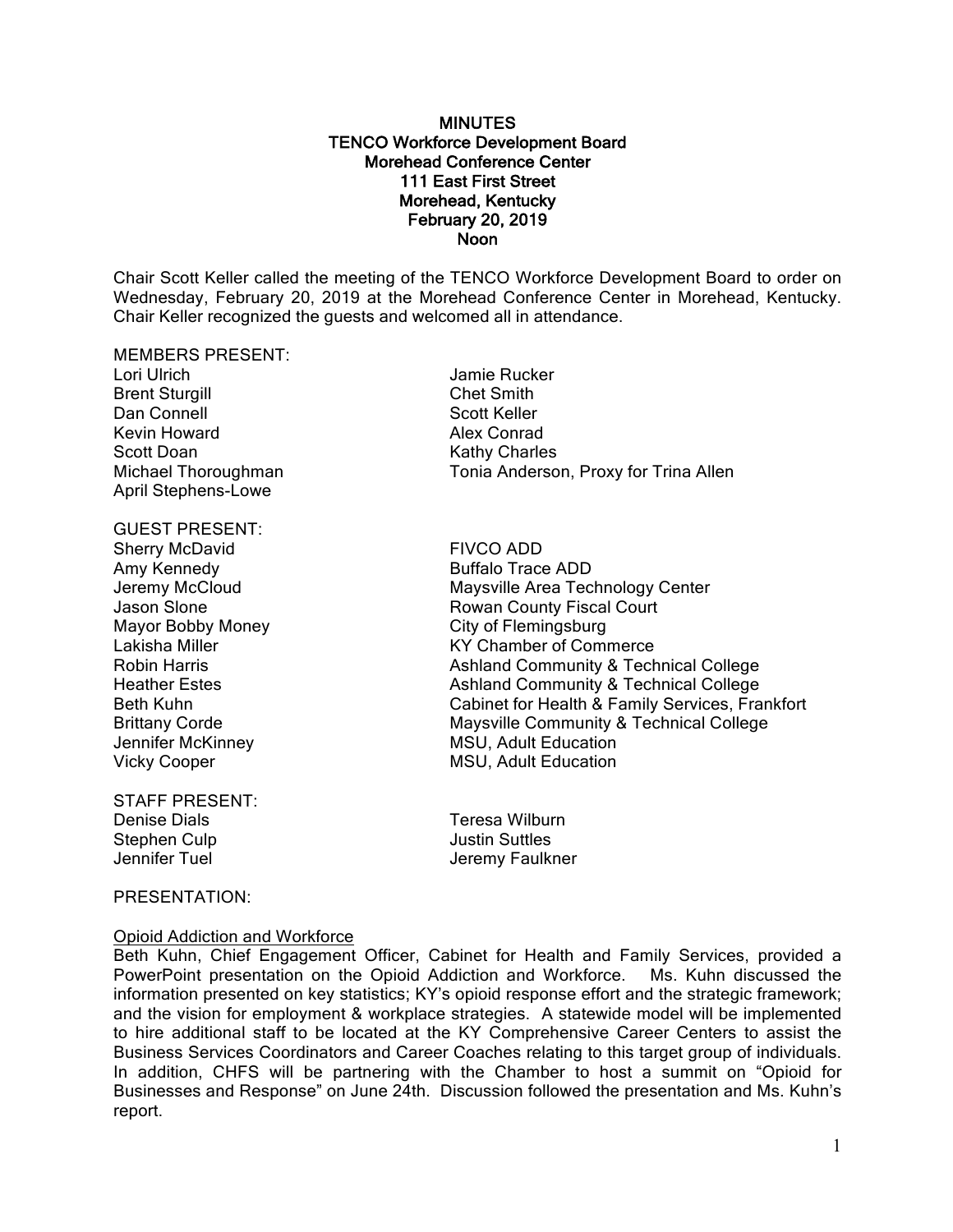# Talent Pipeline Management

Lakisha Miller, Northeast Talent Pipeline Manager with the KY Workforce Chamber Center reported on creating collaboratives for northeast KY and the TENCO region. The goal is to launch at least 25 employer collaboratives across KY. The first collaborative was launched in health care. The Talent Pipeline System will align education and training programs with the workforce demands of business.

# Business Services/Economic Development Update

Jeremy Faulkner, Director of Economic Development Initiatives provided an update on Business Service/Economic Development activities for the TENCO WDA.

- Face Book Page Post Reach, 106,000 individuals; 4,600 followers;
- SalesForce Data Report handouts were reviewed providing information from the Customer and Relationship Management Database relating to industry standards for TENCO WDA compared to the other LWDAs in KY;
- Currently working on projects with PPI, Maysville; Independent Stave, Morehead; Big Rapids, Mt. Sterling;
- Layoffs AK Steel will close Ashland facility, 230 individuals;
- State Bonding Program Taking the risk away from employer on hiring an individual with criminal background; A \$5,000 Bond from the State is available to assist with hiring these individuals for up to six months;
- Local Health Departments within next two years, the proposed budget plan pension will increase and will result in closures/layoffs if approved;
- Workforce Summit KKC sponsored; KCTCS will receive a \$270,000 grant to help fund apprenticeships (\$1,000 per student) available through December 31, 2019;
- WOTC Tax Credit tool for hiring is assisting with opioid individuals.

# GENERAL ITEMS:

# Approval of Minutes

Chair Keller asked if there were any questions or corrections to the Minutes of the December 19, 2018 meeting. There being none, a motion was made by Alex Conrad and second by Brent Sturgill to approve the Minutes of the December 19, 2018 meeting of the TENCO WDB. All in favor, motion carried.

# Quarterly Budget Review

Stephen Culp, Fiscal Officer presented and reviewed the TENCO WDB budget through December 2018. A budget summary and detailed budget was provided. Mr. Culp reviewed and explained the total budget - \$6,081,215.20 and the total obligations – \$4,656,041.96, nonobligated funding available \$1,425,173.24 and total expenses of \$1,929,099.08. Mr. Culp's report included and outlined the breakdown of each budget category in Administration, Adult, Dislocated Worker, Youth, Trade and Other. The obligation and expenditure requirements for youth funds was provided in detail.

# A motion was made by Michael Thoroughman and second by Jamie Rucker to approve the TENCO WDB Budget through December 2018 as presented. All in favor, motion carried.

REPORTS:

# Executive Committee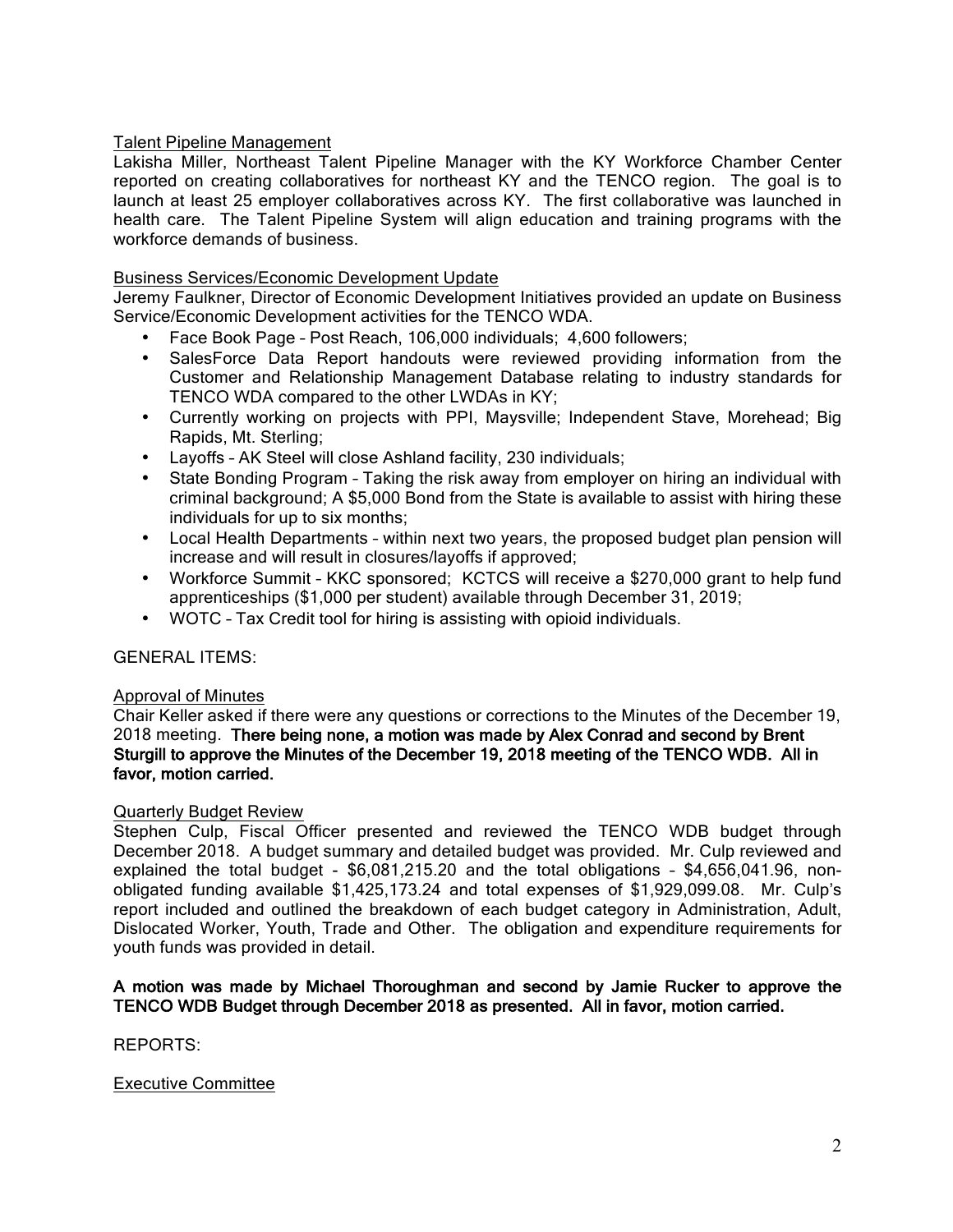Chair Keller reported the Executive Committee met and approved to terminate the SNAP E&T Contract effective February 12, 2019. The Office of Career Development will assume the responsibilities for the SNAP services to individuals until a new provider is chosen by the State. TENCO Staff will assist as needed during the transition phase.

Chair Keller also reported there have been two membership resignations on the TENCO WDB. Chuck Charles retired and Diana Kennedy resigned due to a new job position and additional responsibilities. Recommendations to fill the vacancies have been received and reviewed.

### Youth Committee

Jennifer Tuel, Program Coordinator reported the board initially approved \$300,000.00 for the 2019-2020 Youth Employment Program. Ms. Tuel reported after review of the youth funds, the Youth Committee recommended increasing the program amount to \$400,000.00. A motion was made by Alex Conrad and second by Chet Smith to approve the recommendation to increase the 2019-2020 Youth Employment Program Contract funds from \$300,000.00 to \$400,000.00. All in favor, motion carried.

Ms. Tuel reported there were four proposals received for the 2019-2020 Youth Employment Program. The Youth Review Committee met to review/rate the proposals for funding. A summary of the proposals received and concerns/questions and the Youth Review Committee recommendations were provided for review. The proposals presented all received a rating above 70%. Ms. Tuel reviewed the summary information for each proposal and the Youth Review Committee recommendation:

- Augusta Independent School recommend to approve funding the Augusta Independent Contract for 30 individuals to participate in a Youth Employment Program at an amount not to exceed \$89,000.00 with additional negotiations and/or clarification to questions/concerns noted. A motion was made by Kathy Charles and second by Chet Smith to approve the recommendation of the Youth Review Committee to approve the Augusta Independent School Proposal for the 2019-2020 Youth Employment Program for 30 individuals to participate in a Youth Employment Program at an amount not to exceed \$89,000.00 with additional negotiations and/or clarification to questions/concerns noted. All in favor, motion carried.
- Lewis County Board of Education recommend to approve funding the Lewis County BOE Contract modifying to reduce to 45 individuals and reduce personnel cost at an amount not to exceed \$151,000.00 with additional negotiations and clarification for items/concerns noted. A motion was made by Dan Connell and second by Jamie Rucker to approve the recommendation of the Youth Review Committee to approve funding the Lewis County BOE Contract modifying to reduce to 45 individuals and reduce personnel cost at an amount not to exceed \$151,000.00 with additional negotiations and clarification for items/concerns noted. All in favor, motion carried.
- Maysville Community & Technical College recommend to approve to fund the Maysville Community & Technical College contract for 25 individuals to participate in a Youth Employment Program at an amount not to exceed \$85,000.00 with additional negotiations and/or clarification to questions/concerns noted. A motion was made by Alex Conrad and second by Michael Thoroughman to approve the recommendation of the Youth Review Committee to fund the Maysville Community & Technical College contract for 25 individuals to participate in a Youth Employment Program at an amount not to exceed \$85,000.00 with additional negotiations and/or clarification to questions/concerns noted. All in favor, motion carried.
- Robertson County Board of Education recommend to approve to fund the Robertson County BOE contract for 25 individuals to participate in a Youth Employment Program at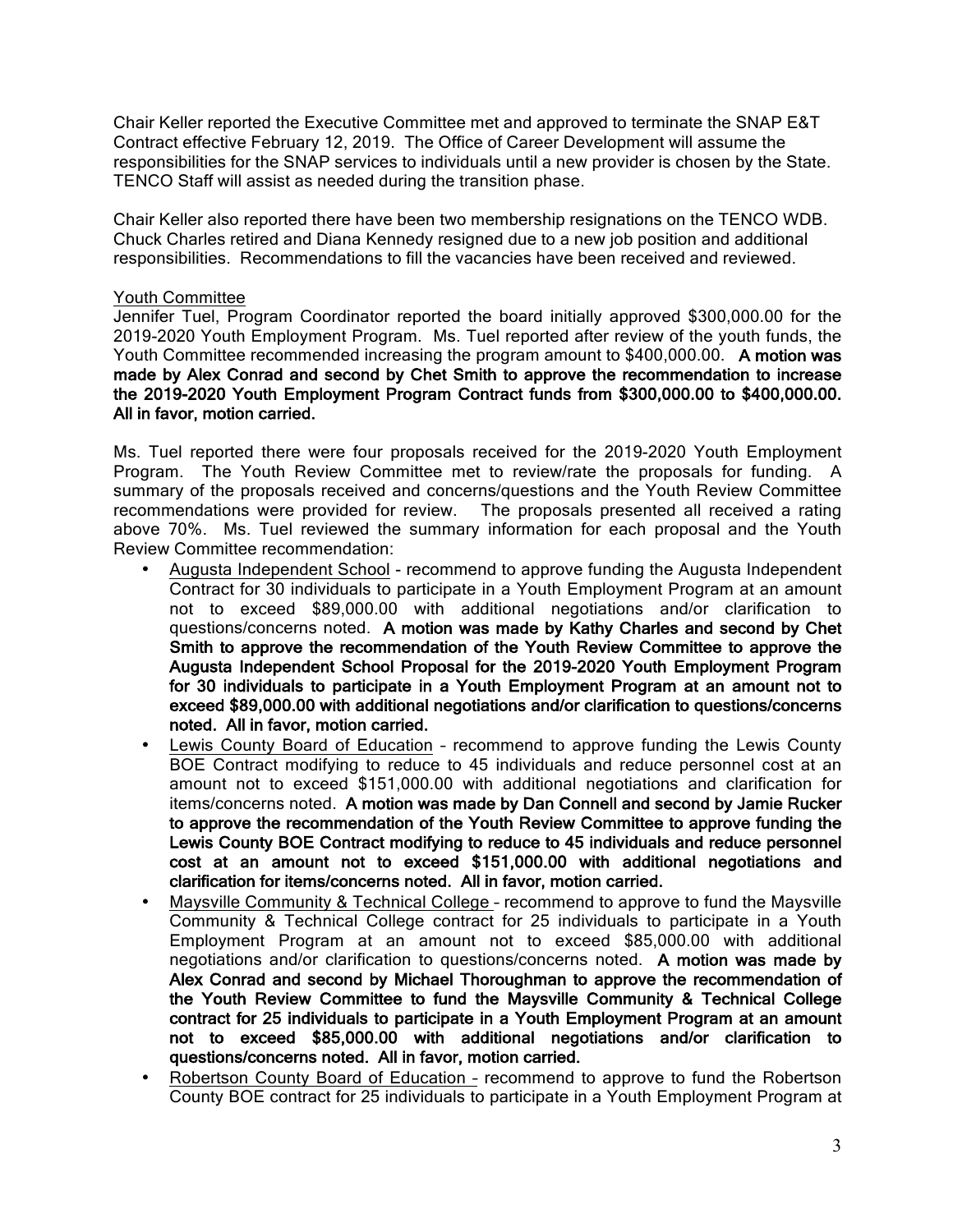an amount not to exceed \$73,000.00 with additional negotiations and/or clarification to questions/concerns noted. A motion was made by Michael Thoroughman and second by Chet Smith to approve the recommendation of the Youth Review Committee to fund the Robertson County BOE contract for 25 individuals to participate in a Youth Employment Program at an amount not to exceed \$73,000.00 with additional negotiations and/or clarification to questions/concerns noted. All in favor, motion carried.

### Career Center Committee

Lori Ulrich reported the Career Center Committee met on February 7th. The Committee was informed the Ashland Career Center Certification would move forward to become certified by the fiscal year-end.

The Direct Service Provider Contract review was discussed. The Committee had approved the renewal of the FIVCO ADD Direct Service Contract for FY19 with a 6-month review due to issues relating to performance and program reporting. The review took place through the Career Center Committee meeting with updates provided on reporting. Currently, the state is unable to provide performance reports through the new KEE Suite system. Local data reporting has improved. Therefore, the Committee recommends continuing the FIVCO ADD Direct Service Contract through FY'19 with their renewal review being conducted prior to July 1, 2019. A motion was made by Kevin Howard and second by Brent Sturgill to approve the Career Center Committee recommendation to continue the FIVCO ADD Direct Service Contract through FY'19. All in favor, motion carried.

### OTHER BUSINESS:

### TENCO WDB Secretary Position

Chet Smith reported the Nominating Committee consisting of himself, Dan Connell and Brent Sturgill held a phone conference call regarding the board secretary position due to the resignation of Chuck Charles. Ms. Dials was also on the call. The Committee reviewed the candidates available to serve as secretary relating to the area and sector representation. After discussions, the Committee recommended nominating Alex Conrad as Secretary of the TENCO WDB effective today through October 2020. A motion was made by Brent Sturgill and second by Michael Thoroughman to approve the Nominating Committee recommendation to approve Alex Conrad as Secretary of the TENCO WDB effective February 20, 2019 through October, 2020. All in favor, motion carried. Alex Conrad abstained from voting.

### Industry Certifications

Ms. Dials reported on the Industry Certification Results provided to members. The completed results from the state issued survey were provided and reviewed. Ms. Dials explained the procedure & timeline for the surveys. Jeremy McCloud, Maysville ATC, discussed how the results and board recommendations affect the local ATC/CTCs and the programs they offer. After review and discussion, a motion was made by Kathy Charles and second by Alex Conrad due to the small number of survey results received for TENCO, the Board will not make a recommendation on eliminating industry recognized credentials. All in favor, motion carried.

### Strategic Plan Goals/Objectives

Ms. Dials reviewed the Strategic Planning Goals and Action Steps provided to the members outlining the pending steps to be reviewed at the May meeting.

Memorandum of Understanding & Infrastructure Funding Agreement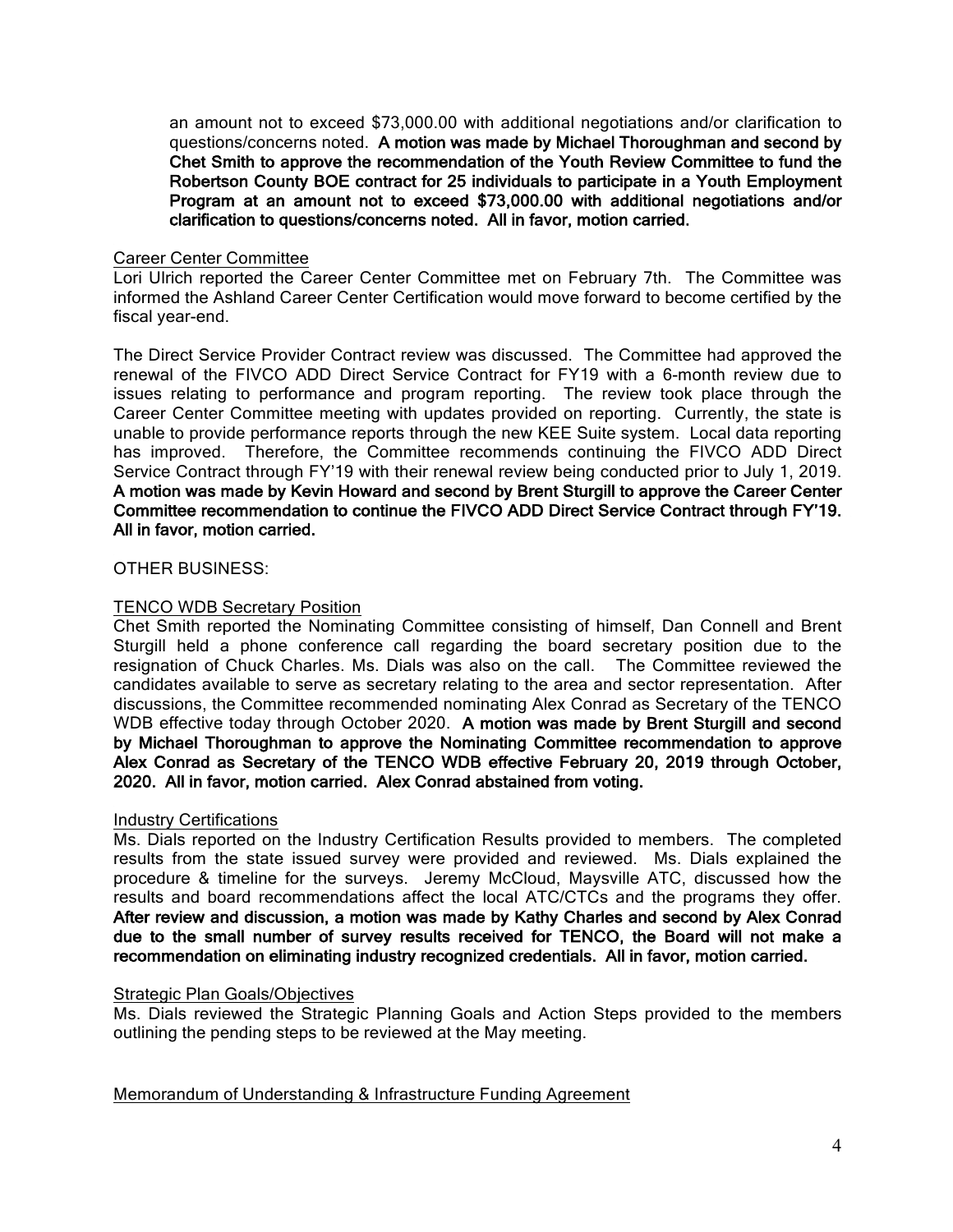Justin Suttles, One Stop Operator provided an update on the MOU & IFA. He reported the MOU was approved for the Morehead Career Center. The State requested to revise the MOU's & IFA to include all the Career Centers in each respective LWDA. Mr. Suttles provided the completed revised MOU & IFA for the Career Centers in the TENCO WDA. The MOU information was reviewed.

Mr. Suttles reviewed the IFA information for the One-Stop Operating Budget for each Career Center in the TENCO WDA. Amy Kennedy, BTADD Executive Director reported the IFA requirements of the Fiscal Agent (BTADD) that are outlined on pg. 16 are concerning due to many unanswered questions regarding reconciliation and the amount of staff time necessary to fulfill the expectations. Ms. Dials reported the information on reconciliation was from state guidance. Additional guidance will be requested. The calculations received for the IFA were provided by the State. The revised MOU & IFA are required to be submitted to the State by March 2019.

After review and discussion, a motion was made Jamie Rucker and second by Chet Smith to approve the Memorandum of Understanding for Workforce Innovation and Opportunity Act (WIOA) Services TENCO Workforce Development Area: Kentucky Career Center – TENCO Agreement Period: March 1, 2019 – June 30, 2021 Kentucky Career Center Operations. All in favor, motion carried.

# Career Center Update

Mr. Suttles provided an update on:

- Mt. Sterling Career Center Spectrum completion date is tentatively scheduled for February  $28<sup>th</sup>$ ; AT&T waiting on internet installation;
- TENCO Career Centers provided information through December 2018 on customers and businesses utilizing the Career Centers.
- Upcoming Trainings Active Shooter/Emergency Planning held in January; OCD Case Management Training next week; Expungement Workshops in Louisa & Maysville in April; Re-entry Release Expos in Ashland & Eastern KY Complexes; Scheduling quarterly TENCO WDA Partner Meetings; and Areawide TENCO Partner Training will be held at Carter Caves on September 25<sup>th</sup>.

# Partner Information/Updates

Brent Sturgill reported OVR has merged with the Department for the Blind; OVR is fully staffed; and the reorganization has provided a cost savings allowing OVR to provide more services.

Tonia Anderson reported OCD has taken on the individuals under the SNAP E&T Contract; and KY Electric Steel in Ashland petition was approved for Trade affecting 120 individuals.

# Topics for Future WDB Meetings: Apprenticeships

Chair Keller reported a guest speaker or information relating to apprenticeship programs will be provided at the next meeting.

**Other** 

- Department of Labor will be in Frankfort during the month of April to discuss board roles, responsibilities and any questions/concerns from individuals in attendance. Additional information will be sent once received by the state.
- Commissioner Leathers will meet with the Executive Committee to review the TENCO Strategic Plan and the Governor's Executive Order.